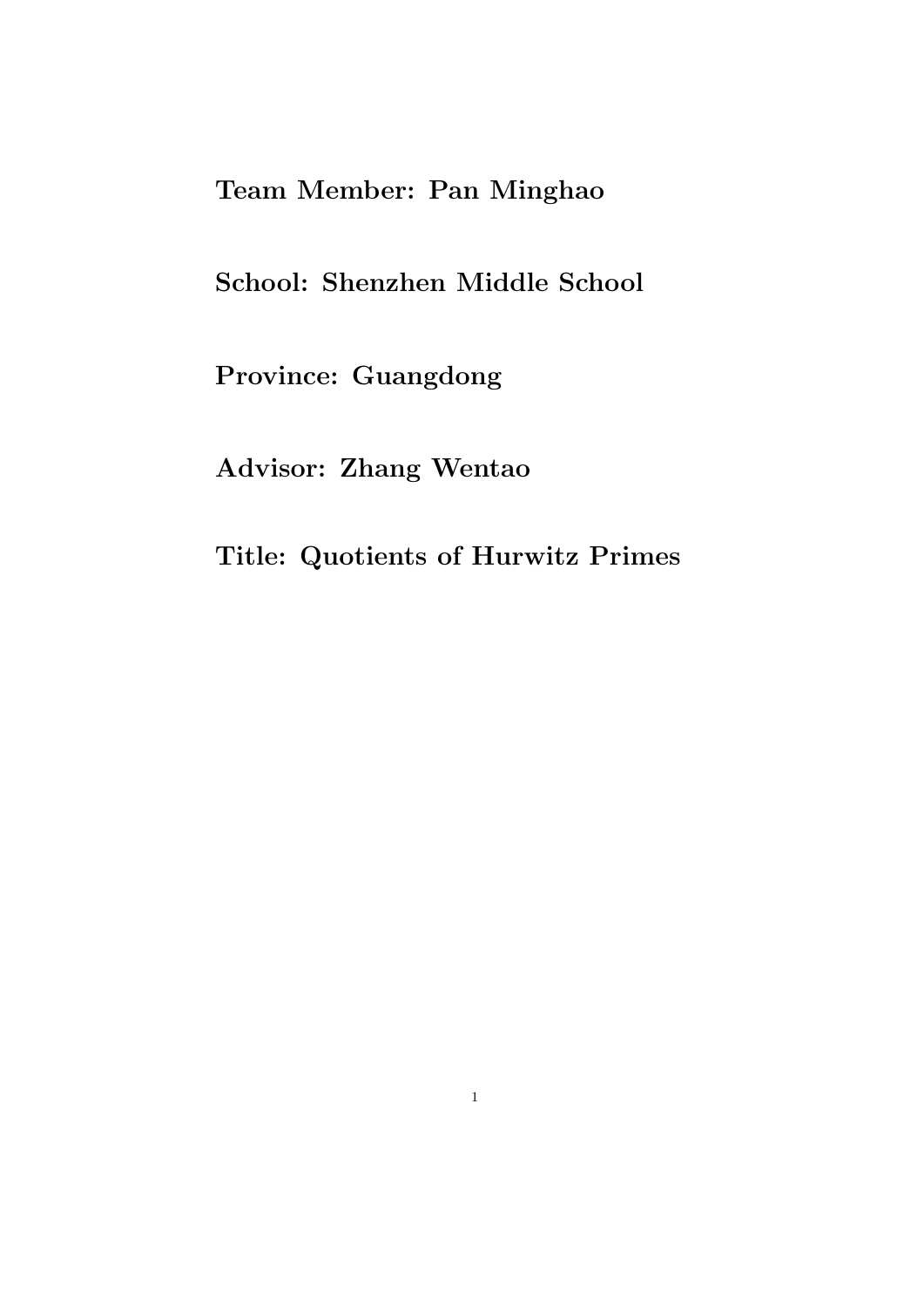# Title: Quotients of Hurwitz Primes

Abtract: Quotient sets have attracted the attention of mathematicians in the past three decades. The set of quotients of primes is dense in the positive real numbers and the set of all quotients of Gaussian primes is also dense in the complex plane. Sittinger has proved that the set of quotients of primes in an imaginary quadratic ring is dense in the complex plane and the set of quotients of primes in a real quadratic number ring is dense in R. An interesting open question is introduced by Sittinger: Is the set of quotients of Hurwitz primes dense in the quaternions? In this paper, we answer the question and prove that the set of all quotients of Hurwitz primes is dense in the quaternions.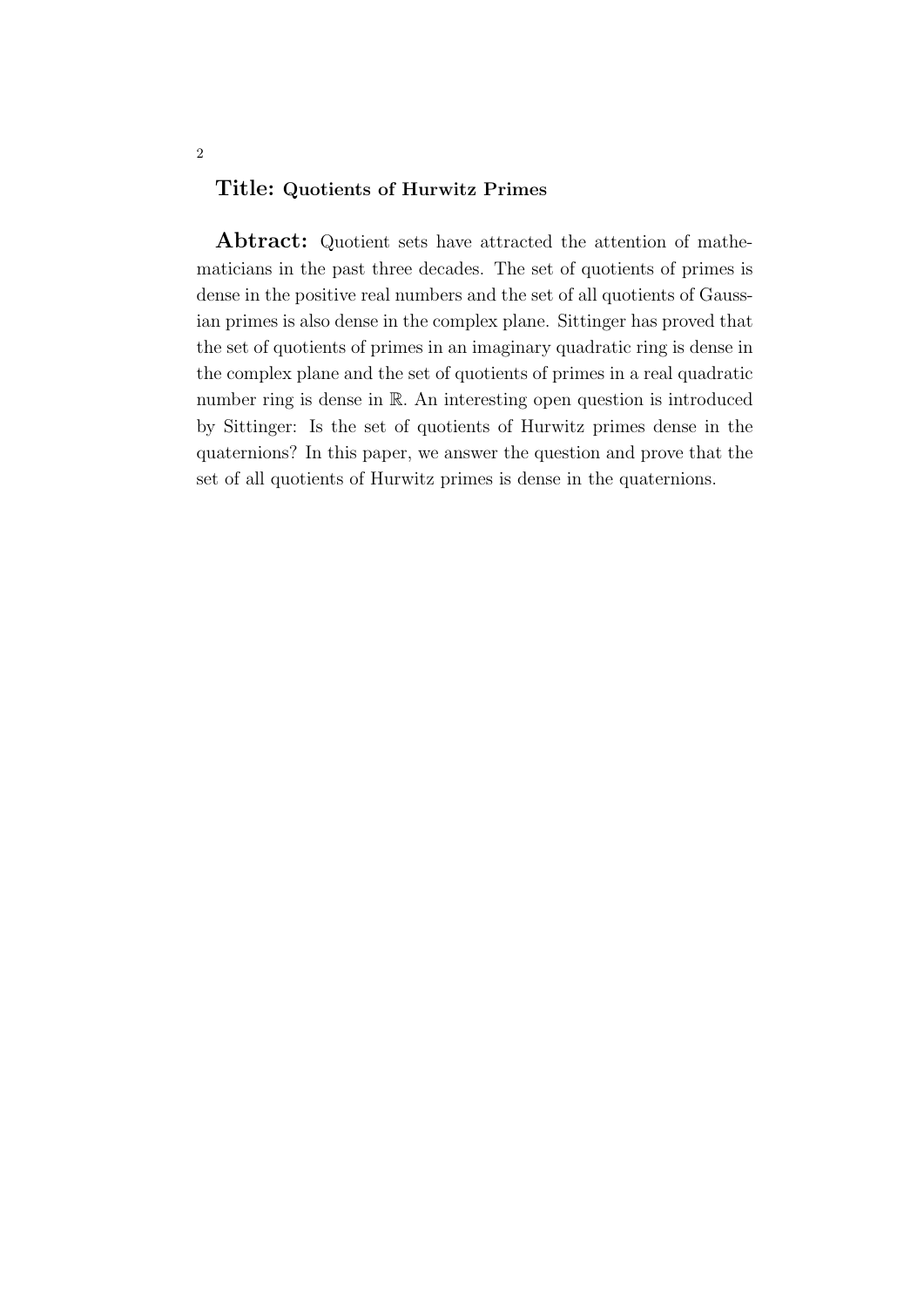### QUOTIENTS OF HURWITZ PRIMES

### 1. INTRODUCTION

Quotient sets like  $\{p/q : p, q \text{ are primes}\}\$  have attracted the attention of mathematicians in the past three decades. It has been proved (or observed) many times that the set  $\{p/q : p, q \text{ are primes}\}\$ is dense in the positive real numbers (e.g., [2, Exercise 218], [5, Corollary 5], [6, Theorem 4] ). In 2013, Garcia [3] considered the set of all quotients of Gaussian primes and proved that it is dense in the complex plane. Later Garcia and Luca [4] proved that the set of quotients of nonzero Fibonacci numbers is dense in the  $p$ -adic numbers for every prime  $p$ . Sanna [8] generalized Garcia and Luca's result and proved that for any integer  $k \geq 2$  and any prime number p, the set of quotients of nonzero  $k$ -generalized Fibonacci numbers is dense in the  $p$ -adic numbers.

Recently, Sittinger [9] proved that the set of quotients of primes in an imaginary quadratic ring is dense in the complex plane and the set of quotients of primes in a real quadratic number ring is dense in R. Sittinger also asked an interesting open question in his paper: Is the set of quotients of Hurwitz primes dense in the quaternions (see Section 2 for the definitions)? In this paper, we answer Sittinger's question and prove the following theorem.

Theorem 1.1. The set of all quotients of Hurwitz primes is dense in the quaternions.

Remark 1.1. As the multiplication of quaternions is not commutative, for any two non-zero quaternions  $a, b$ , their quotient could be defined by  $\frac{b}{a} = \mathfrak{b} \mathfrak{a}^{-1}$  or  $\frac{b}{a} = \mathfrak{a}^{-1} \mathfrak{b}$  and Theorem 1.1 holds for both cases. In this paper, we only prove the former case and the proof of the latter case is very similar with obvious modifications.

Remark 1.2. In fact we prove a slightly stronger result than Theorem 1.1. Hurwitz quaternions could be divided into two disjoint subsets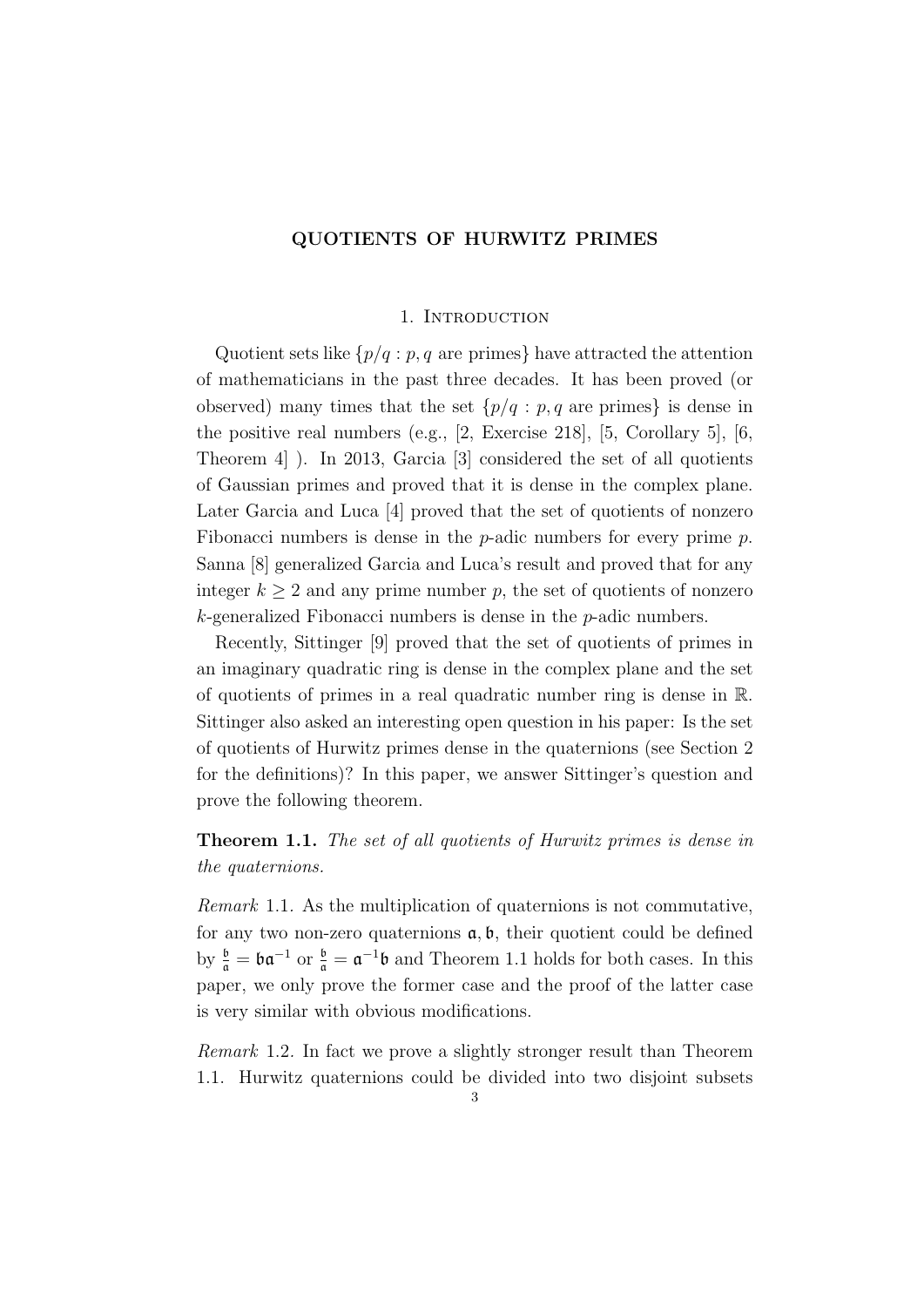(see Section 2 for the notation and definitions)

$$
H_1 = \{x_1 + x_2i + x_3j + x_4k : x_1, x_2, x_3, x_4 \in \mathbb{Z}\}
$$

and

$$
H_2 = \left\{ x_1 + x_2 i + x_3 j + x_4 k : x_1, x_2, x_3, x_4 \in \mathbb{Z} + \frac{1}{2} \right\}.
$$

Our proof indicates that the set

$$
\left\{\frac{\mathfrak{p}}{\mathfrak{q}} : \mathfrak{p} \text{ and } \mathfrak{q} \text{ are Hurwitz primes in } H_1 \right\}
$$

is dense in the quaternions. Moreover, for any two Hurwitz primes  $\mathfrak{p}, \mathfrak{q} \in H_1$  with odd norms, it is easy to see that  $\mathfrak{pu}, \mathfrak{qu}$  are Hurwitz primes belonging to  $H_2$  and  $\frac{\mathfrak{p}\mathfrak{u}}{\mathfrak{q}\mathfrak{u}} = (\mathfrak{p}\mathfrak{u})(\mathfrak{q}\mathfrak{u})^{-1} = \frac{\mathfrak{p}}{\mathfrak{q}}$  $\frac{\mathfrak{p}}{\mathfrak{q}},$  where  $\mathfrak{u} = \frac{1+i+j+k}{2}$  $\frac{+j+k}{2}$  is a unit in Hurwitz quaternions. Therefore, the set

$$
\left\{\frac{\mathfrak{p}}{\mathfrak{q}} : \mathfrak{p} \text{ and } \mathfrak{q} \text{ are Hurwitz primes in } H_2\right\}
$$

is also dense in the quaternions.

# 2. Hurwitz quaternions

In this section, we introduce some properties of quaternions and most of the materials can be found in [1].

The quaternions were discovered by Irish mathematician Hamilton in 1843. They have been widely used in the electrodynamics, general relativity, navigation, satellite attitude control and other fields.

Definition 2.1. The set of quaternions is defined as

$$
Q = \{x_1 + x_2i + x_3j + x_4k : x_1, x_2, x_3, x_4 \in \mathbb{R}\}\
$$

where  $i, j, k$  commute with every real number and satisfy

$$
ijk = i^2 = j^2 = k^2 = -1.
$$

Let  $a = a_1 + a_2i + a_3j + a_4k$  and  $b = b_1 + b_2i + b_3j + b_4k$  be any two quaternions. The addition of quaternions is defined by

$$
\mathfrak{a} + \mathfrak{b} = a_1 + b_1 + (a_2 + b_2)i + (a_3 + b_3)j + (a_4 + b_4)k.
$$

For any real number  $\lambda$ , the scalar multiplication is defined by

$$
\lambda \mathfrak{a} = \lambda a_1 + \lambda a_2 i + \lambda a_3 j + \lambda a_4 k.
$$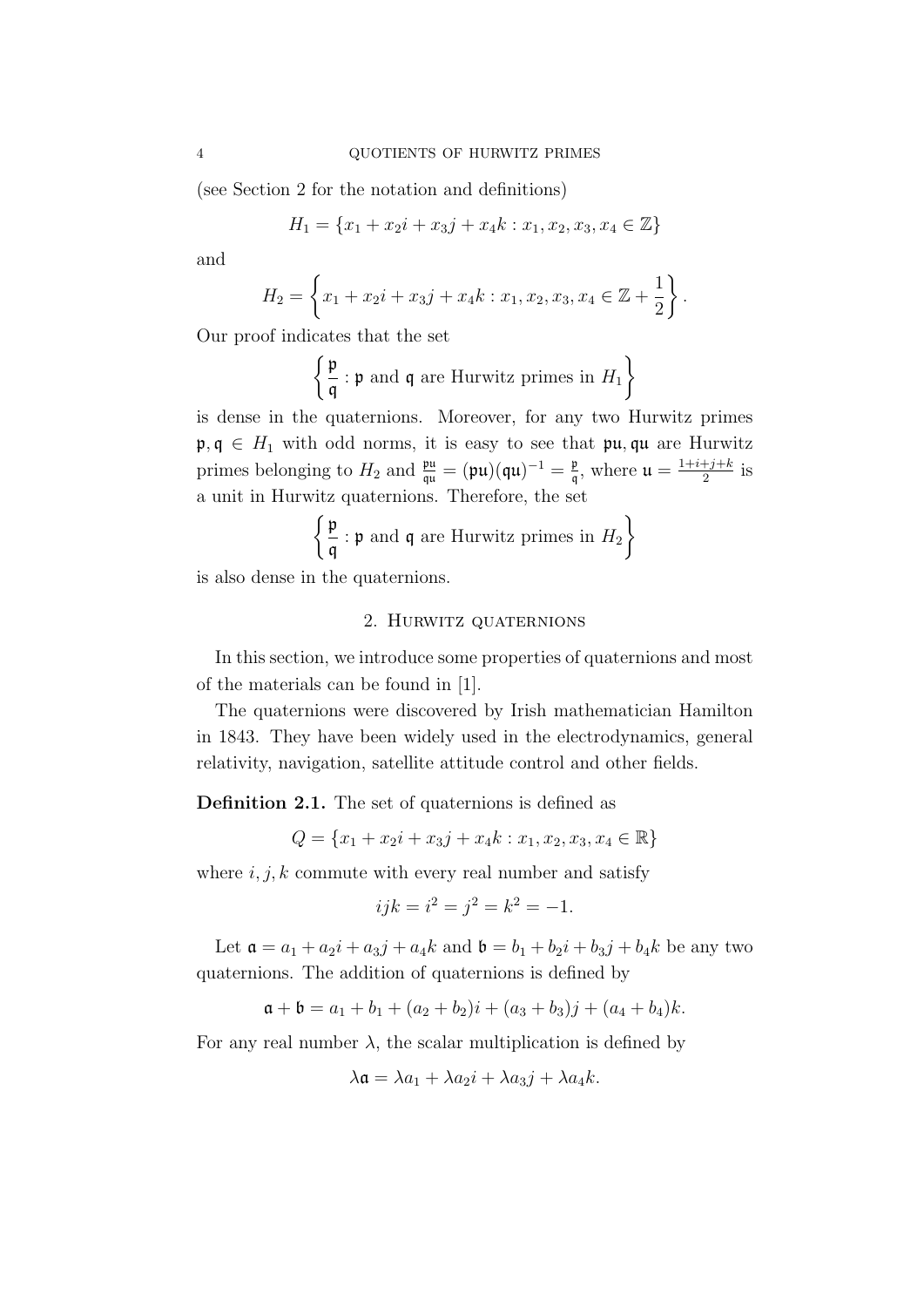Then the quaternions form a vector space with these two operations. Moreover, we can define the multiplication of quaternions by

$$
\mathfrak{a}\mathfrak{b} = (a_1b_1 - a_2b_2 - a_3b_3 - a_4b_4) + (a_1b_2 + a_2b_1 + a_3b_4 - a_4b_3)i
$$
  
+ 
$$
(a_1b_3 + a_3b_1 + a_4b_2 - a_2b_4)j + (a_1b_4 + a_4b_1 + a_2b_3 - a_3b_2)k.
$$

Clearly, we have

$$
ij = k
$$
 and  $ji = -k$ 

so the multiplication of quaternions is not commutative.

For any  $a = a_1 + a_2i + a_3j + a_4k \in Q$ ,  $\bar{a} = a_1 - a_2i - a_3j - a_4k$  is called the conjugate of a. It is easy to see that

$$
\mathfrak{a}\overline{\mathfrak{a}} = a_1^2 + a_2^2 + a_3^2 + a_4^2
$$

.

**Definition 2.2.** For any  $a = a_1 + a_2i + a_3j + a_4k \in Q$ , its norm is defined by

$$
\|\mathfrak{a}\| = \mathfrak{a}\overline{\mathfrak{a}} = a_1^2 + a_2^2 + a_3^2 + a_4^2.
$$

The norm induces a metric  $d(\mathfrak{a}, \mathfrak{b}) = |\mathfrak{a} - \mathfrak{b}|$  on the quaternions by

$$
|\mathfrak{a}-\mathfrak{b}|=\sqrt{\|\mathfrak{a}-\mathfrak{b}\|}
$$

and the quaternions form a metric space.

**Definition 2.3.** A subset  $D$  of quaternions is said to be dense in the quaternions if for any quaternion  $\alpha$  and any  $\varepsilon > 0$ , there exists a quaternion  $\mathfrak{b} \in D$  such that

$$
|\mathfrak{a}-\mathfrak{b}|<\varepsilon.
$$

**Definition 2.4.** For any  $\mathfrak{a} = a_1 + a_2i + a_3j + a_4k \in Q$  and  $\|\mathfrak{a}\| \neq 0$ , its inverse is defined by

$$
\mathfrak{a}^{-1} = \frac{\overline{\mathfrak{a}}}{\|\mathfrak{a}\|} = \frac{a_1 - a_2 i - a_3 j - a_4 k}{\|\mathfrak{a}\|}.
$$

In this paper, the quotient of two quaternions is defined by

$$
\frac{\mathfrak{b}}{\mathfrak{a}}=\mathfrak{b}\mathfrak{a}^{-1}.
$$

One interesting subset of quaternions is the set of Hurwitz quaternions which was introduced by Hurwitz in 1919.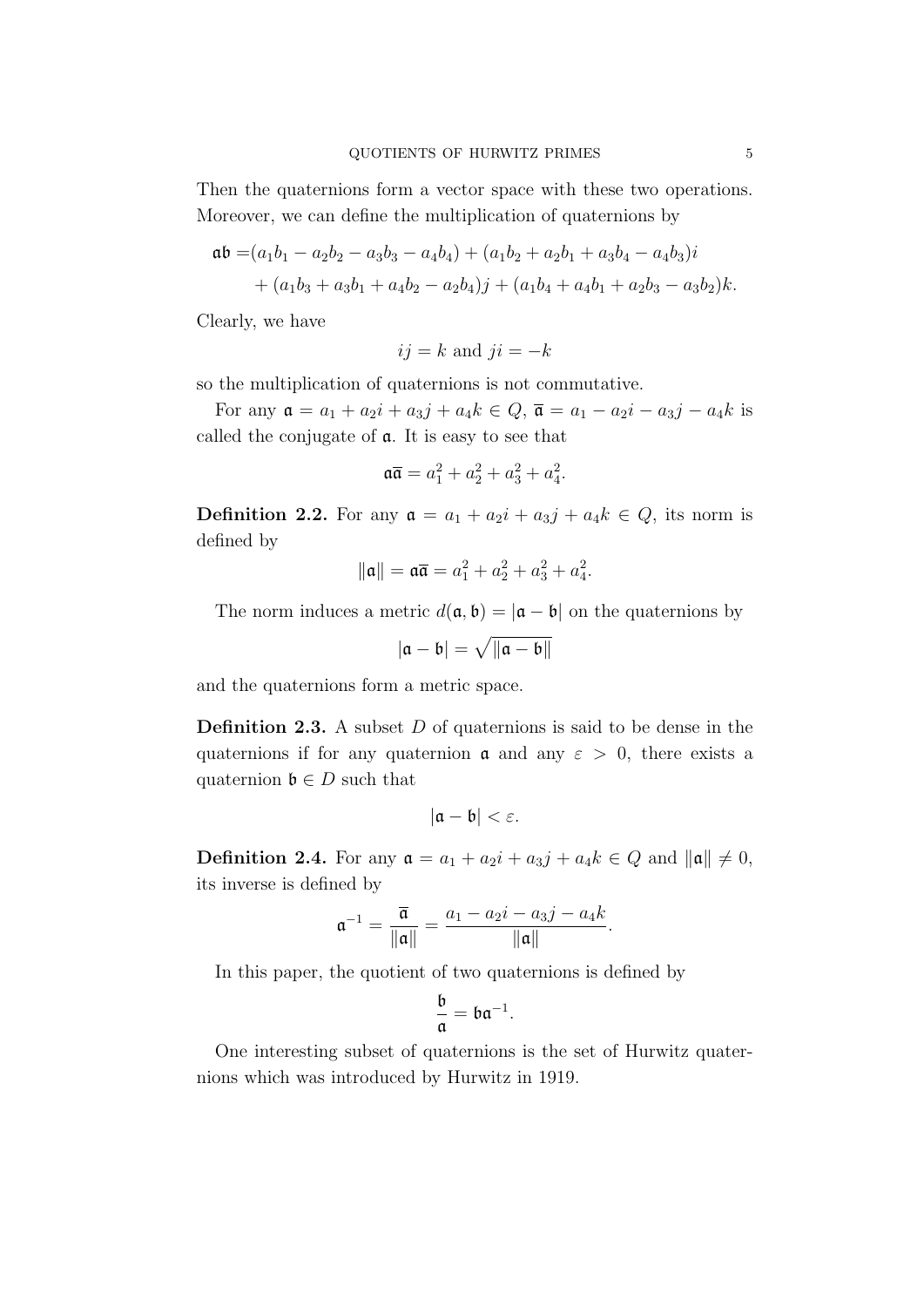**Definition 2.5.** The set of Hurwitz quaternions  $H$  is a subset of quaternions, defined as

$$
H = \left\{ x_1 + x_2 i + x_3 j + x_4 k : x_1, x_2, x_3, x_4 \in \mathbb{Z} \text{ or } x_1, x_2, x_3, x_4 \in \mathbb{Z} + \frac{1}{2} \right\}.
$$
  
We say that **a** is a unit in H if  $||a|| = 1$ .

It is easy to see that for any  $\mathfrak{a} \in H$ ,  $\|\mathfrak{a}\| \in \mathbb{Z}$ . Moreover, we have the following result.

**Lemma 2.6.** Let n be any positive integer. Then the number of Hurwitz quaternions with norm n is

$$
24\sum_{\substack{d\mid n\\2\nmid d}}d.
$$

**Definition 2.7.** We say that  $\mathfrak{p} \in H$  is a Hurwitz prime if  $\mathfrak{p}$  is not zero or a unit and is not a product of non-units in H.

We have the following result to determine whether a Hurwitz quaternion is a Hurwitz prime.

**Lemma 2.8.** For any  $\mathfrak{p} \in H$ ,  $\mathfrak{p}$  is a Hurwitz prime if and only if  $\|\mathfrak{p}\|$ is a prime number.

## 3. Preliminaries

In this section, we introduce some tools which will be used later. We begin with some well-known properties of  $\mathbb{R}^4$ . For any two vectors  $\overrightarrow{x} = (x_1, x_2, x_3, x_4), \overrightarrow{y} = (y_1, y_2, y_3, y_4) \in \mathbb{R}^4$ , the metric is defined by  $|\overrightarrow{x} - \overrightarrow{y}| = \sqrt{(x_1 - y_1)^2 + (x_2 - y_2)^2 + (x_3 - y_3)^2 + (x_4 - y_4)^2}$ 

and the inner product is defined by

$$
\langle \overrightarrow{x}, \overrightarrow{y} \rangle = x_1 y_1 + x_2 y_2 + x_3 y_3 + x_4 y_4.
$$
  
Clearly  $|\overrightarrow{x}| = \sqrt{\langle \overrightarrow{x}, \overrightarrow{x} \rangle}$ . It is well-known that  
(3.1) 
$$
|\overrightarrow{x} - \overrightarrow{y}|^2 = |\overrightarrow{x}|^2 + |\overrightarrow{y}|^2 - 2\langle \overrightarrow{x}, \overrightarrow{y} \rangle.
$$

Define a map  $\sigma$  from  $Q$  to  $\mathbb{R}^4$  by

$$
\sigma: \qquad Q \qquad \to \qquad \mathbb{R}^4
$$
  

$$
x_1 + x_2i + x_3j + x_4k \qquad \to \qquad (x_1, x_2, x_3, x_4).
$$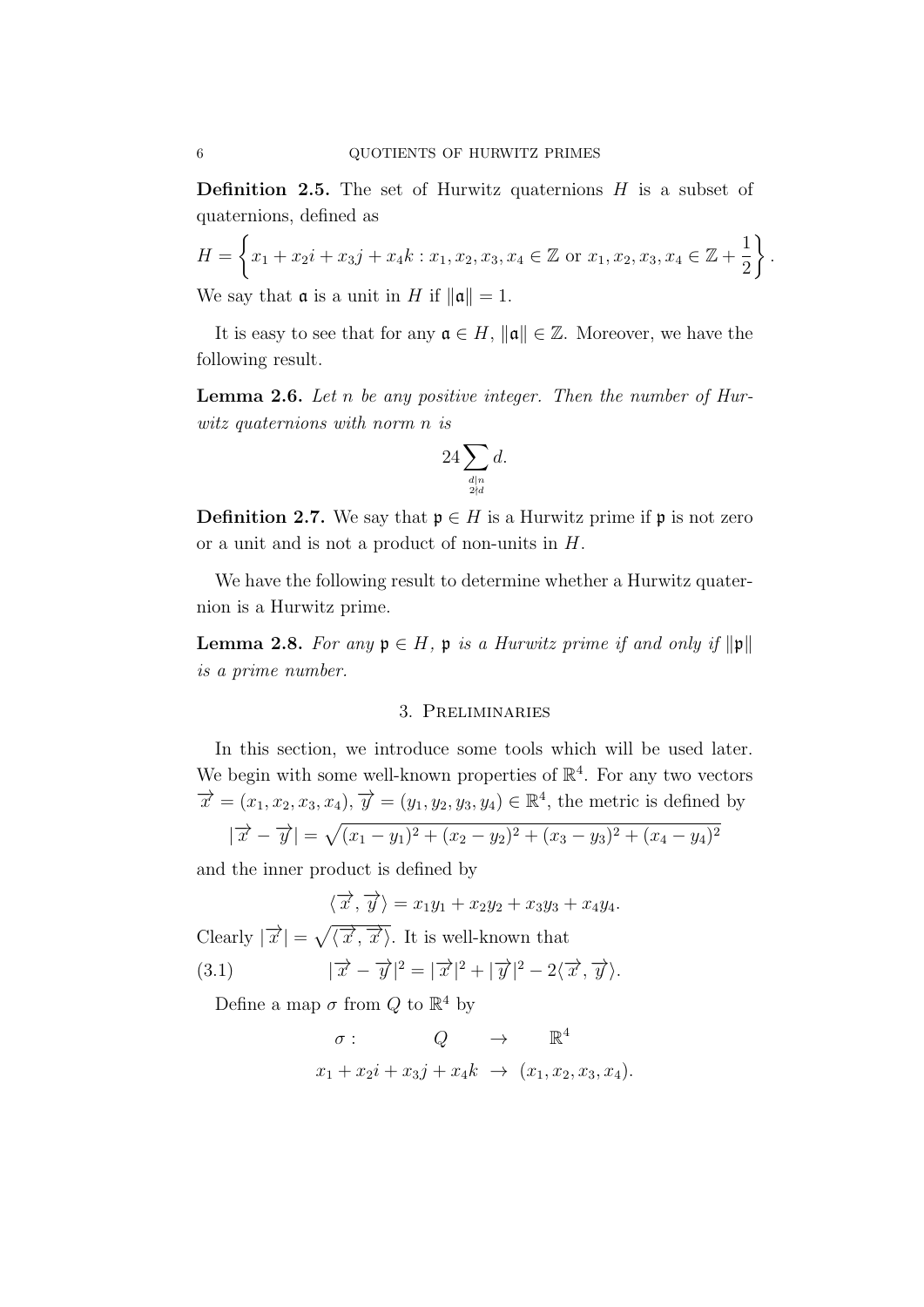Then it is easy to see that  $\sigma$  is an isomorphism. Moreover,  $\sigma$  is also an isometry and

(3.2) 
$$
|\sigma(\mathfrak{a}) - \sigma(\mathfrak{b})| = |\mathfrak{a} - \mathfrak{b}|
$$

for any  $\mathfrak{a}, \mathfrak{b} \in Q$ .

Next, we introduce our main tool. Denote by S the four dimensional hypersphere

$$
x_1^2 + x_2^2 + x_3^2 + x_4^2 = 1.
$$

For any  $0 < \theta < \pi$  and  $\overrightarrow{x} \in \mathbb{R}^4$ , define

$$
\Omega(\overrightarrow{x},\theta) = \left\{\overrightarrow{y} \in \mathbb{R}^4 : |\overrightarrow{y}| = 1 \text{ and } \arccos \frac{\langle \overrightarrow{x}, \overrightarrow{y} \rangle}{|\overrightarrow{x}||\overrightarrow{y}|} \le \theta \right\}.
$$

 $\Omega(\vec{x}, \theta)$  is a hyperspherical cap in S and denote by  $A(\Omega(\vec{x}, \theta))$  its surface area. Clearly  $A(\Omega(\vec{x}, \theta))$  is a positive real number and only depends on  $\theta$  and  $\vec{x}$ .

Define

(3.3) 
$$
r(n, \Omega(\vec{x}, \theta)) = # \left\{ \vec{y} \in \mathbb{Z}^4 : |\vec{y}| = \sqrt{n} \text{ and } \frac{\vec{y}}{\sqrt{n}} \in \Omega(\vec{x}, \theta) \right\}.
$$

The following theorem is a special case of [7, Theorem 1] with  $Q(X) =$  $x_1^2 + x_2^2 + x_3^2 + x_4^2$  and  $\Omega = \Omega(\vec{x}, \theta)$ .

**Theorem 3.1.** Let notation be as above. For any positive integer  $n$ with  $(n, 2) = 1$  and  $\varepsilon > 0$ , we have

$$
r(n, \Omega(\overrightarrow{x}, \theta)) = r(n) \frac{A(\Omega(\overrightarrow{x}, \theta))}{A(S)} \left(1 + O\left(n^{-1/7 + \varepsilon}\right)\right),
$$

where  $r(n)$  is the number of integral solutions of  $x_1^2 + x_2^2 + x_3^2 + x_4^2 = n$ and  $A(S)$  is the surface area of S.

Remark 3.1. By the famous Jacobi's four-square theorem, we have

(3.4) 
$$
r(n) = \begin{cases} 8 \sum_{m|n} m & \text{if } n \text{ is odd,} \\ 24 \sum_{\substack{m|n \\ 2 \nmid m}} m & \text{if } n \text{ is even.} \end{cases}
$$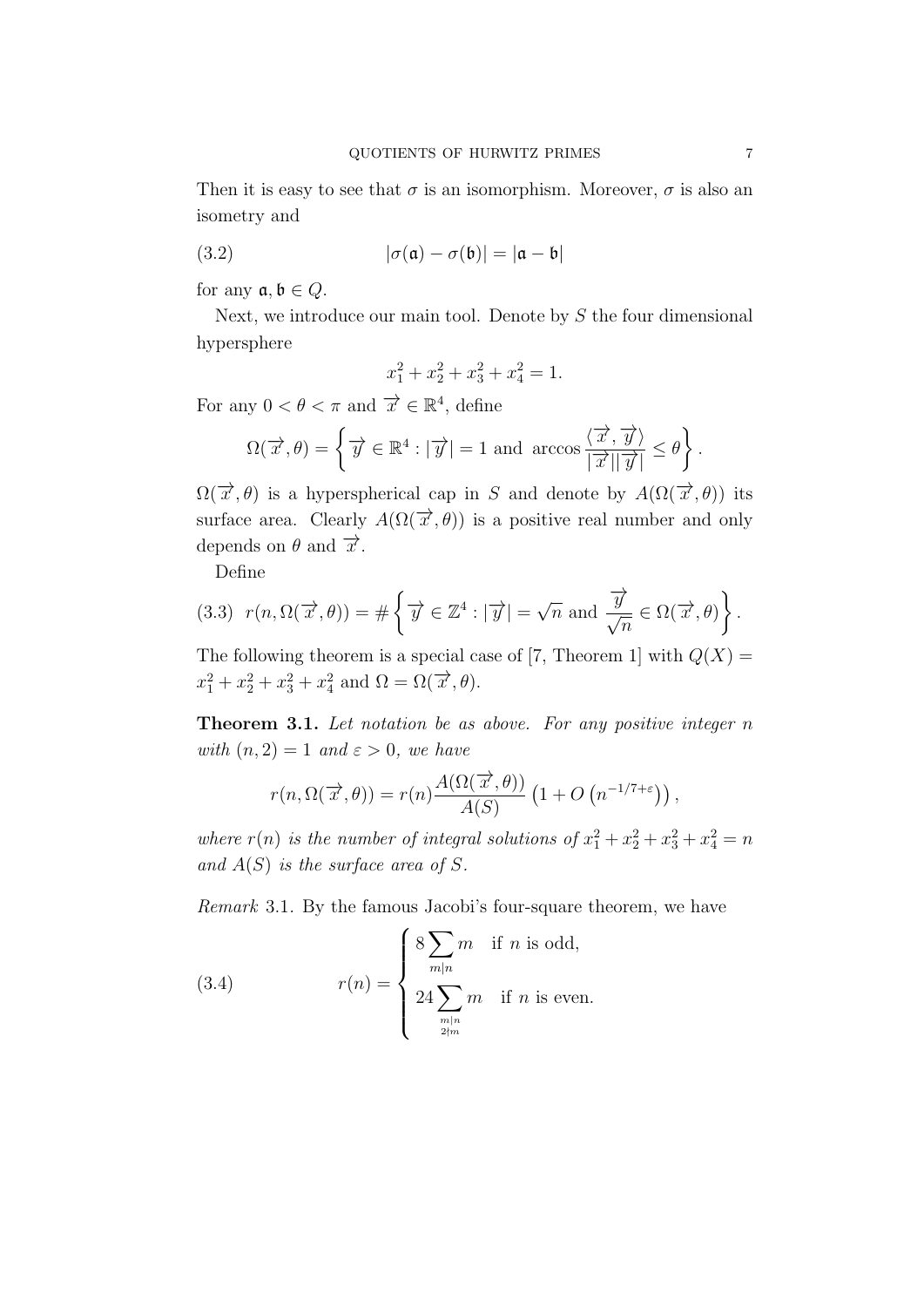## 4. Proof of Theorem 1.1

It is sufficient to prove that for any quaternion h and any  $\varepsilon > 0$ , there exist two Hurwitz primes p, q such that

$$
\left|\mathfrak{h}-\frac{\mathfrak{p}}{\mathfrak{q}}\right|<\varepsilon.
$$

We first consider the case  $\|\mathfrak{h}\| = 0$ . Since the set of all quotients of prime numbers is dense in positive real numbers, there exist two prime numbers p, q such that  $p/q < \varepsilon^2$ . By Lemma 2.6 and Lemma 2.8, there exist two Hurwitz primes **p**, **q** such that  $\|\mathbf{p}\| = p$ ,  $\|\mathbf{q}\| = q$  and

$$
\left|\frac{\mathfrak{p}}{\mathfrak{q}}\right| = \sqrt{\frac{p}{q}} < \varepsilon.
$$

In what follows, we assume  $\|\mathfrak{h}\| \neq 0$  and without loss of generality, we assume

$$
(4.1) \qquad \qquad \varepsilon < \min(\|\mathfrak{h}\|, 1/\|\mathfrak{h}\|) \le 1.
$$

Put

(4.2) 
$$
\varepsilon_1 = \frac{\varepsilon^2}{10(\|\mathfrak{h}\| + \varepsilon)} \le 1.
$$

By Theorem 3.1 and  $(3.4)$ , for any positive odd integer n, we have

$$
r(n, \Omega(\sigma(\mathfrak{h}), \varepsilon_1)) = 8 \frac{A(\Omega(\sigma(\mathfrak{h}), \varepsilon_1))}{A(S)} \sum_{m|n} m\left(1 + O\left(n^{-1/7 + \varepsilon_1}\right)\right).
$$

Since  $\frac{A(\Omega(\sigma(\mathfrak{h}),\varepsilon_1))}{A(S)}$  is positive and only depends on  $\varepsilon$  and  $\mathfrak{h}$ , there exists  $N_1 = N_1(\varepsilon, \mathfrak{h})$  such that

$$
r(n, \Omega(\sigma(\mathfrak{h}), \varepsilon_1)) > 1
$$

if  $n > N_1$ . By similar arguments, there exists  $N_2 = N_2(\varepsilon_1, \vec{e}_1)$  such that

$$
r(n, \Omega(\overrightarrow{e_1}, \varepsilon_1)) > 1
$$

if  $n > N_2$ , where  $\overrightarrow{e_1} = (1, 0, 0, 0)$ . Moreover, by the Prime Number Theorem, there exists  $N_3 = N_3(\varepsilon, \mathfrak{h})$  such that the interval

$$
(n(\|\mathfrak{h}\|-\varepsilon^2/10), n(\|\mathfrak{h}\|+\varepsilon^2/10))
$$

contains at least one prime number if  $n > N_3$ .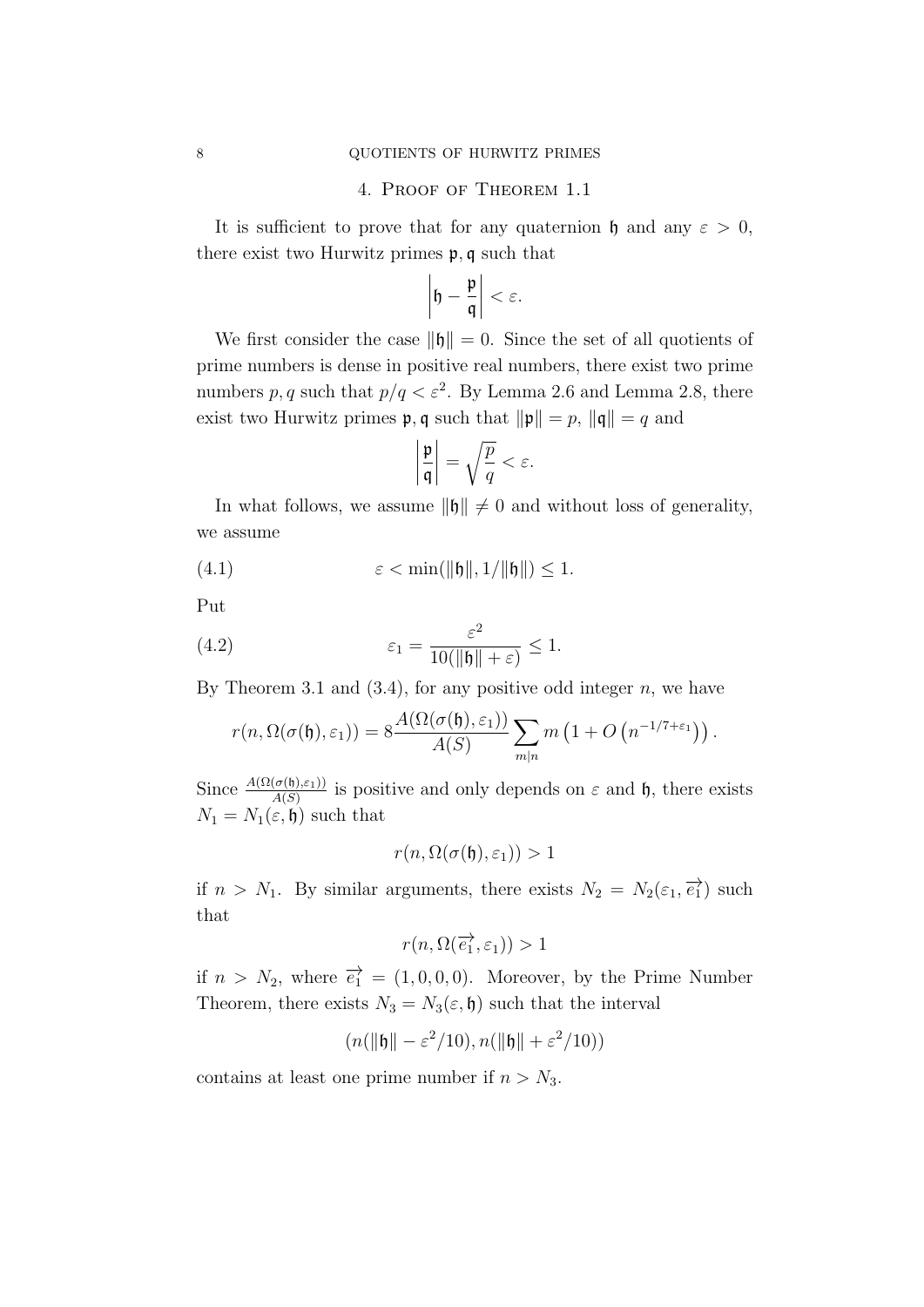Let  $q$  be a prime number satisfying

$$
q > \max\left(\frac{N_1}{\|\mathfrak{h}\| - \varepsilon^2/10}, N_2, N_3\right).
$$

Then

(4.3) 
$$
r(q, \Omega(\vec{e}_1^{\lambda}, \varepsilon_1)) > 1
$$

and there exists a prime

(4.4) 
$$
p \in (q(\|\mathfrak{h}\| - \varepsilon^2/10), q(\|\mathfrak{h}\| + \varepsilon^2/10)).
$$

By our choice of  $q$ , we get that

$$
p > q(||\mathfrak{h}|| - \varepsilon^2/10) > N_1.
$$

Hence, we obtain

(4.5) 
$$
r(p, \Omega(\sigma(\mathfrak{h}), \varepsilon_1)) > 1.
$$

By  $(3.3)$ ,  $(4.3)$  and  $(4.5)$ , there exist

$$
\vec{x} = (x_1, x_2, x_3, x_4) \in \mathbb{Z}^4
$$
 and  $\vec{y} = (y_1, y_2, y_3, y_4) \in \mathbb{Z}^4$ 

such that  $|\overrightarrow{x}| = \sqrt{q}, |\overrightarrow{y}| = \sqrt{p}$ ,

(4.6) 
$$
\arccos \frac{x_1}{\sqrt{q}} = \arccos \frac{\langle \overrightarrow{x}, \overrightarrow{e_1} \rangle}{|\overrightarrow{x}|} \leq \varepsilon_1
$$

and

(4.7) 
$$
\arccos \frac{\langle \overrightarrow{y}, \sigma(\mathfrak{h}) \rangle}{|\overrightarrow{y}||\sigma(\mathfrak{h})|} \leq \varepsilon_1.
$$

By  $(4.6)$ , we have

(4.8) 
$$
0 \le 1 - \frac{x_1}{\sqrt{q}} \le 1 - \cos \varepsilon_1 = 2 \sin^2 \frac{\varepsilon_1}{2} \le \frac{\varepsilon_1^2}{2}
$$

and for  $\ell = 2, 3, 4$ 

(4.9) 
$$
0 \le \frac{x_{\ell}^2}{q} \le 1 - \frac{x_1^2}{q} \le 1 - \cos^2 \varepsilon_1 = \sin^2 \varepsilon_1 \le \varepsilon_1^2.
$$

Here we have used the well-known inequality  $0 \le \sin t \le t$  if  $0 \le t \le 1$ . Moreover, by (4.4), we have

(4.10) 
$$
\left|\frac{\overrightarrow{y}}{\sqrt{q}}\right| = \sqrt{\frac{p}{q}} \le \sqrt{\|\mathfrak{h}\| + \varepsilon^2/10}
$$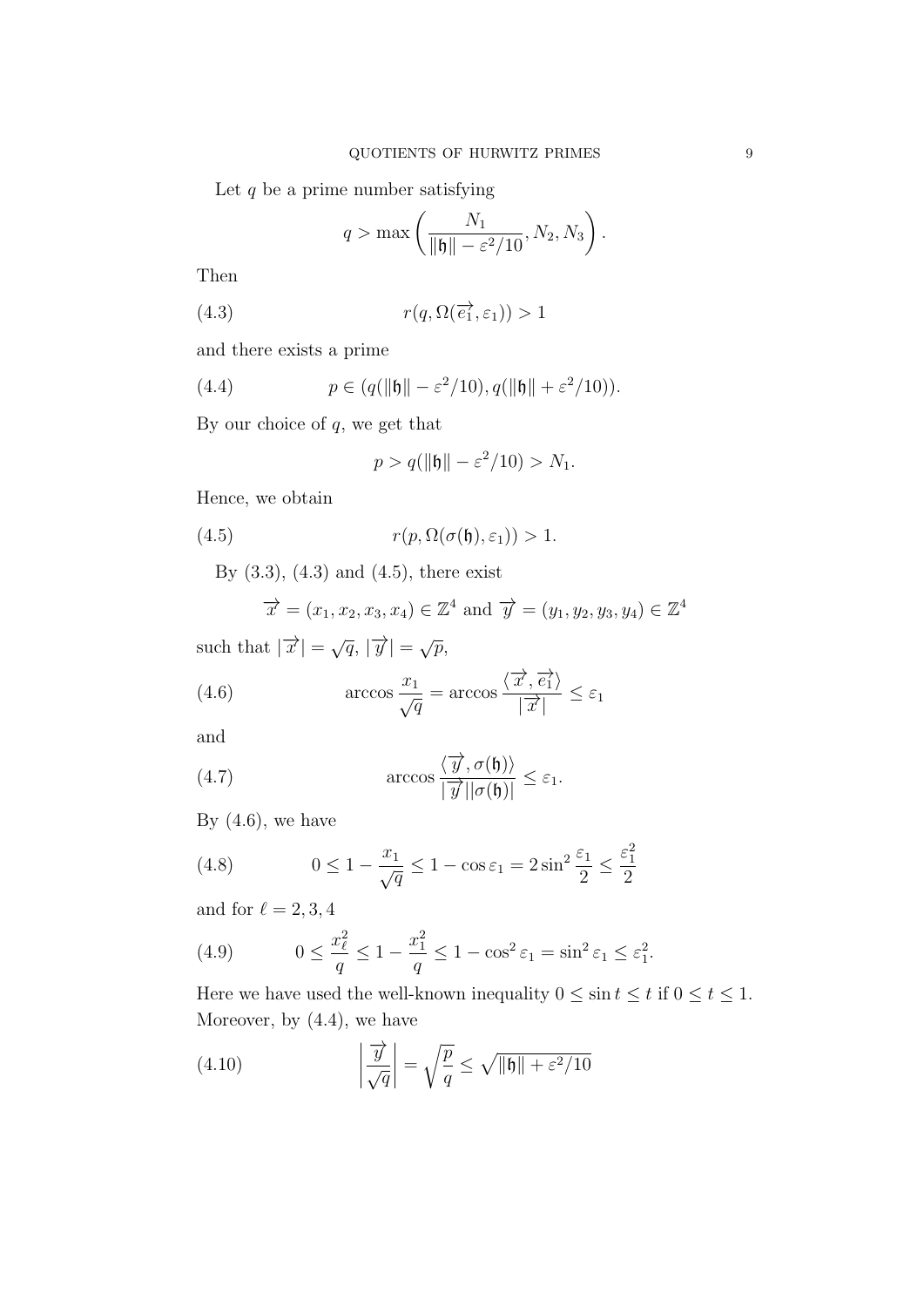and

$$
\left(|\sigma(\mathfrak{h})| - \left|\frac{\overrightarrow{y}}{\sqrt{q}}\right|\right)^2 = \left(\frac{|\sigma(\mathfrak{h})|^2 - \left|\frac{\overrightarrow{y}}{\sqrt{q}}\right|^2}{|\sigma(\mathfrak{h})| + \left|\frac{\overrightarrow{y}}{\sqrt{q}}\right|}\right)^2 \le \left(\frac{\|\mathfrak{h}\| - \frac{p}{q}}{|\sigma(\mathfrak{h})|}\right)^2 \le \frac{\varepsilon^4}{100 \|\mathfrak{h}\|}.
$$

Therefore, by  $(3.1)$ ,  $(4.7)$  and the last inequality in  $(4.8)$ , we obtain

$$
\left|\sigma(\mathfrak{h}) - \frac{\overrightarrow{y}}{\sqrt{q}}\right|^2 = |\sigma(\mathfrak{h})|^2 + \left|\frac{\overrightarrow{y}}{\sqrt{q}}\right|^2 - 2|\sigma(\mathfrak{h})| \left|\frac{\overrightarrow{y}}{\sqrt{q}}\right| \frac{\langle\sigma(\mathfrak{h}), \frac{\overrightarrow{y}}{\sqrt{q}}\rangle}{|\sigma(\mathfrak{h})| \left|\frac{\overrightarrow{y}}{\sqrt{q}}\right|}
$$
  
\n
$$
\leq |\sigma(\mathfrak{h})|^2 + \left|\frac{\overrightarrow{y}}{\sqrt{q}}\right|^2 - 2|\sigma(\mathfrak{h})| \left|\frac{\overrightarrow{y}}{\sqrt{q}}\right| \cos \varepsilon_1
$$
  
\n
$$
= \left(|\sigma(\mathfrak{h})| - \left|\frac{\overrightarrow{y}}{\sqrt{q}}\right|\right)^2 + 2|\sigma(\mathfrak{h})| \left|\frac{\overrightarrow{y}}{\sqrt{q}}\right| (1 - \cos \varepsilon_1)
$$
  
\n(4.11)  
\n
$$
\leq \frac{\varepsilon^4}{100 \|\mathfrak{h}\|} + \varepsilon_1^2 \sqrt{\|\mathfrak{h}\| (\|\mathfrak{h}\| + \varepsilon^2/10)} \leq \frac{\varepsilon^4}{50 \|\mathfrak{h}\|} \leq \frac{\varepsilon^2}{9}.
$$

Here we have applied  $(4.1)$  and  $(4.2)$  in the last two steps.

Put

$$
\mathfrak{q} = x_1 + x_2i + x_3j + x_4k
$$

and

$$
\mathfrak{p} = y_1 + y_2 i + y_3 j + y_4 k.
$$

Then  $\|\mathfrak{p}\| = p$  and  $\|\mathfrak{q}\| = q$ . By Lemma 2.8, p and q are Hurwitz primes. Furthermore, by the triangle inequality we have

$$
\begin{aligned} \left|\mathfrak{h} - \frac{\mathfrak{p}}{\mathfrak{q}}\right| &= \left|\mathfrak{h} - \frac{\mathfrak{p}(x_1 - x_2i - x_3j - x_4k)}{\|\mathfrak{q}\|}\right| \\ \text{(4.12)} \qquad &\leq \left|\mathfrak{h} - \frac{x_1}{q}\mathfrak{p}\right| + \left|\frac{\mathfrak{p}(x_2i)}{q}\right| + \left|\frac{\mathfrak{p}(x_3j)}{q}\right| + \left|\frac{\mathfrak{p}(x_4k)}{q}\right|. \end{aligned}
$$

By  $(4.9)$  and  $(4.4)$ , we obtain

$$
\left| \frac{\mathfrak{p}(x_2 i)}{q} \right| + \left| \frac{\mathfrak{p}(x_3 j)}{q} \right| + \left| \frac{\mathfrak{p}(x_4 k)}{q} \right|
$$

$$
= \sum_{\ell=2}^4 \sqrt{\frac{x_\ell^2 \|\mathfrak{p}\|}{q^2}} = \sqrt{\frac{p}{q}} \sum_{\ell=2}^4 \sqrt{\frac{x_\ell^2}{q}}
$$

$$
(4.13) \le 3\sqrt{\left(\|\mathfrak{h}\| + \varepsilon^2/10\right)} \varepsilon_1 \le \frac{3\varepsilon^2}{10\sqrt{\|\mathfrak{h}\|}} \le \frac{\varepsilon}{3}.
$$